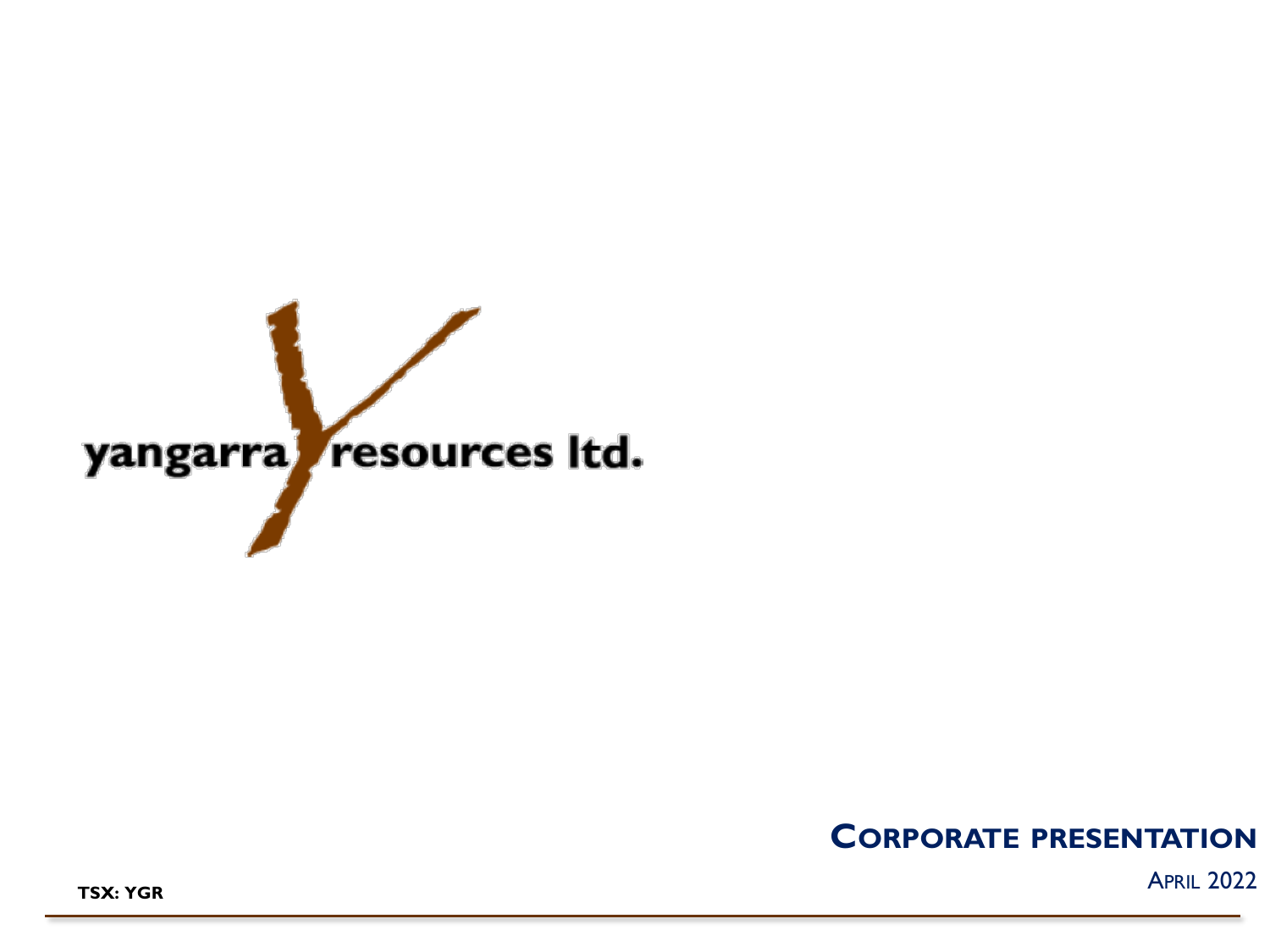

- ➢ Expected cash flow per share ("CFPS") growth of ~75% in 2022E at \$1.90 CFPS
	- \$39.8 million (\$0.46 CFPS) for Q1 2022
	- April 27, 2022 share price of \$2.72 implies **a P/CF of 1.4x** on 2022E CFPS
- $\geq$  Expected production growth of 34% in 2022
	- 12,000 boe/d in 2022E
	- Based on an EV of \$415 million, Yangarra trades at **\$34,600 per flowing boe/d (2022E)**
- $\triangleright$  Free cash flow engine
	- At current guidance, Yangarra expects to generate ~\$60 million of free cash flow
	- **Generated \$18.5 million of free cash flow in Q1 2022 alone**
	- Net debt to Q1 2022 annualized funds flow from operations is 1.1x
	- Year-end 2022E net debt drops to \$137 million, resulting in a trailing 12-month **D/CF of 0.8x**
- ➢ Return on capital employed ("ROCE") of 11.4% for 2021 & 19.1% for Q1 2022 annualized
	- Q1 2022 earnings per basic share of \$0.26
- ➢ Low discounted ARO of \$13.5 million, with established ESG principles (ESG report on Yangarra website)
	- **Cost to abandon & reclaim all standing wells is \$1.1 million**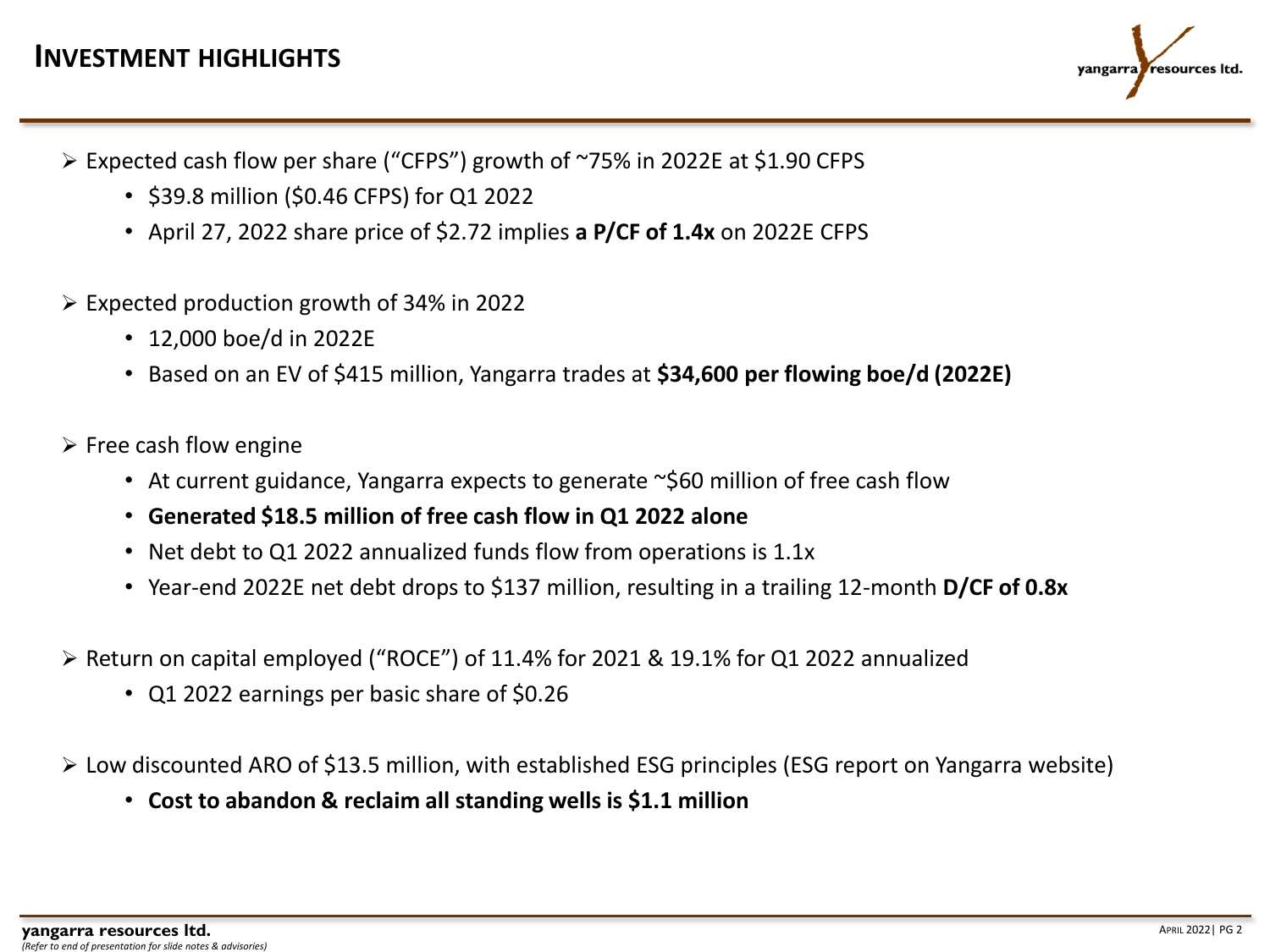# **CORPORATE SNAPSHOT**



| <b>CAPITALIZATION SUMMARY</b> |         |
|-------------------------------|---------|
| Share Price (Apr 27)          | \$2.72  |
| <b>Basic Shares</b>           | 86.9    |
| Options                       | 8.5     |
| <b>Fully Diluted</b>          | 95.4    |
| Basic Mkt. Cap.               | \$236.3 |
| Q1 2022 Net Debt              | \$178.5 |
| Enterprise Value              | \$414.8 |
| (in millions)                 |         |

- ➢ 17% basic insider ownership (23% fully diluted)
- ➢ Average option exercise price \$0.97
- ➢ Bank line \$210 million (renewed November 2021)

| <b>2022E GUIDANCE</b>        |         |         |  |  |
|------------------------------|---------|---------|--|--|
|                              | Q1 2022 | 2022E   |  |  |
|                              |         |         |  |  |
| Avg. BOE/D                   | 10,044  | 12,000  |  |  |
|                              |         |         |  |  |
| <b>CAPEX</b>                 | \$21    | \$105   |  |  |
| <b>FFO</b>                   | \$40    | \$165   |  |  |
| Free CF                      | \$19    | \$60    |  |  |
| <b>Exit Debt</b>             | \$179   | \$137   |  |  |
| D/CF (annual)                | 1.1x    | 0.8x    |  |  |
| (in millions)                |         |         |  |  |
|                              |         |         |  |  |
| <b>Key Assumptions</b>       |         |         |  |  |
| WTI (US\$/bbl)               |         | \$85    |  |  |
| AECO (C\$/GJ)                |         | \$4.00  |  |  |
| Ed. Par (C\$/bbl)            |         | \$100   |  |  |
| <b>Implied Corp. Netback</b> |         | \$37.67 |  |  |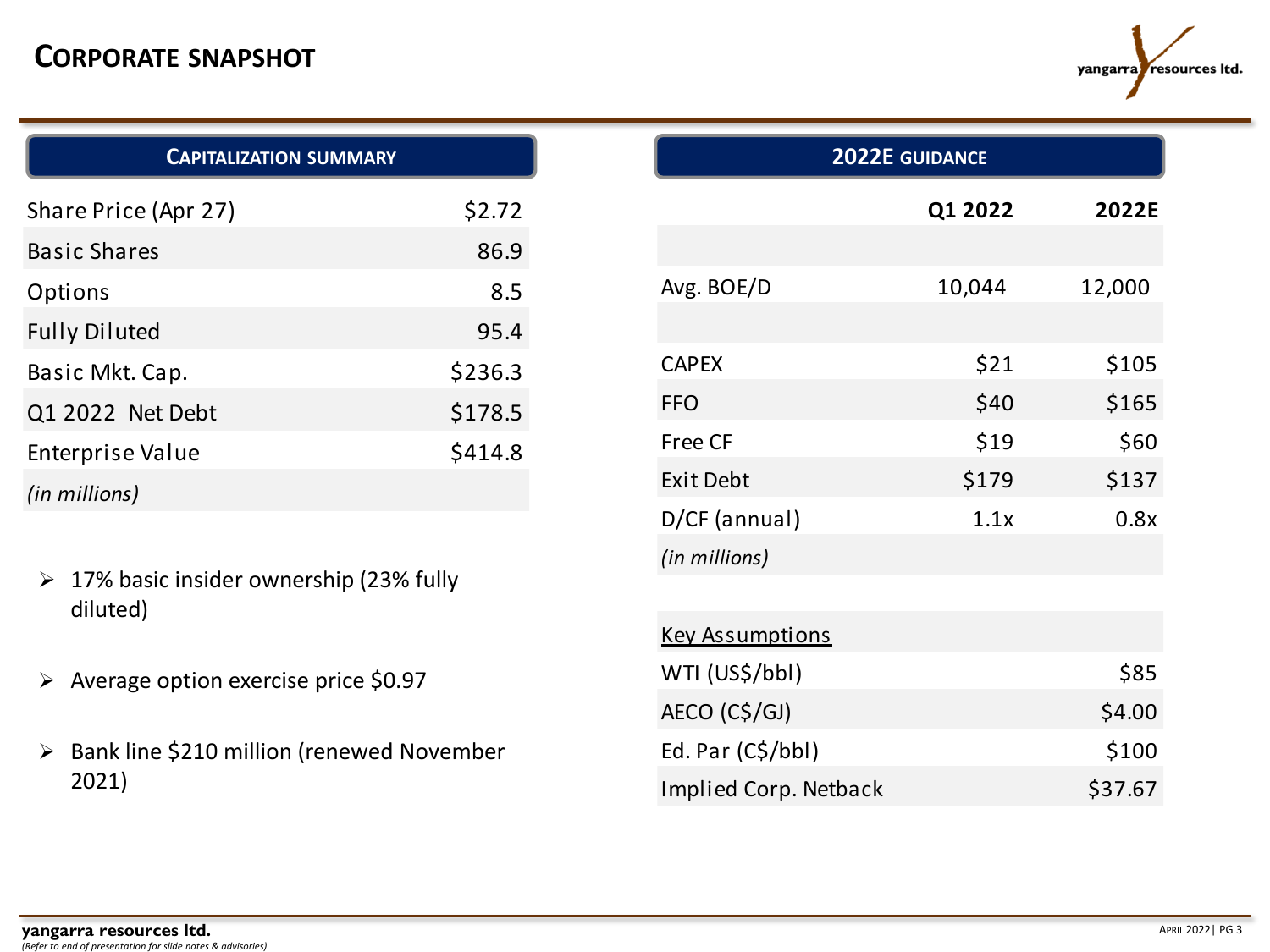

### **OWNER MODEL**

- ➢ Insiders own 17% of basic shares & 23% on a fully diluted basis
- ➢ Simple performance structure keeps management fully aligned
- ➢ G&A per BOE of ~\$1.00

### **EARNINGS DRIVEN**

- $\triangleright$  Focus on profitability
- ➢ 2021 EPS of \$0.58, Q1 2022: \$0.26
- ➢ Share capital of \$178mm
- $\triangleright$  Cumulative retained earnings of \$181mm

### **RETURN FOCUSED**

- ➢ Economic returns drive capital decisions
- ➢ Infrastructure & integrated services improve returns
- ➢ 2021 ROCE of 11.4%
- ➢ Q1 2022 annualized ROCE of 19.1%

### **WEST CENTRAL ALBERTA**

- ➢ Geographically focused
- $\triangleright$  Resource play
- $\triangleright$  Ample facility capacity
- $\triangleright$  No take or pay contracts

## **LOW COST**

- ➢ Operating costs of <\$7/boe
- $\triangleright$  Strategically owned gathering infrastructure minimizes op costs
- ➢ Trucking division avoids overcapitalizing pads for emulsion delivery
- ➢ Vertical integration of oilfield services will provide hedge against inflationary pricing in oilfield services
- ➢ Oil "blending" at internal truck terminals increases oil price received by \$3-4/bbl vs. offsetting operators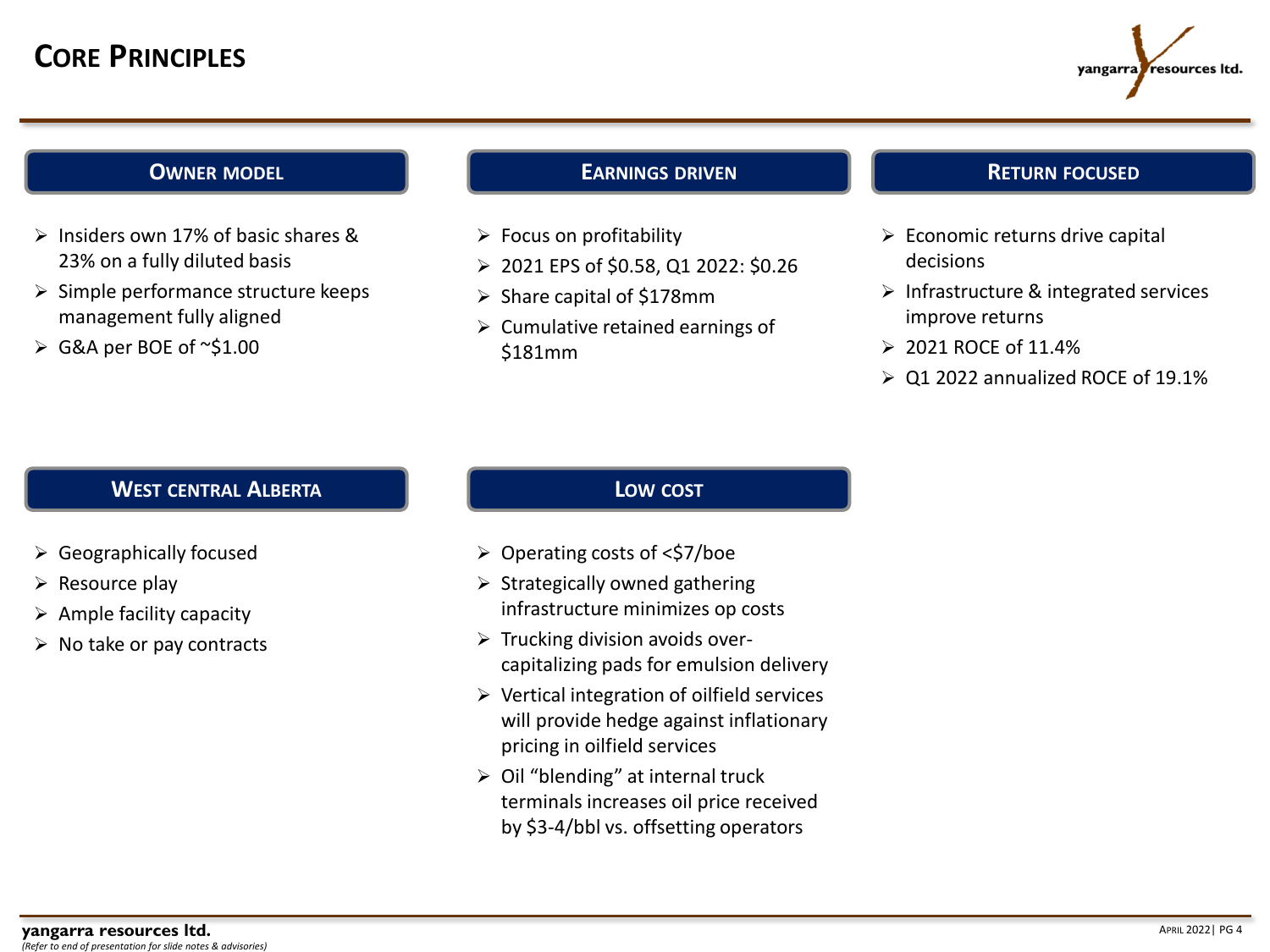

## **TYPE CURVE FOR PROPOSED DRILL PROGRAM (AVERAGE OF ALL 1.5/2.0-MILE WELLS IN TIER 1 AREAS)**

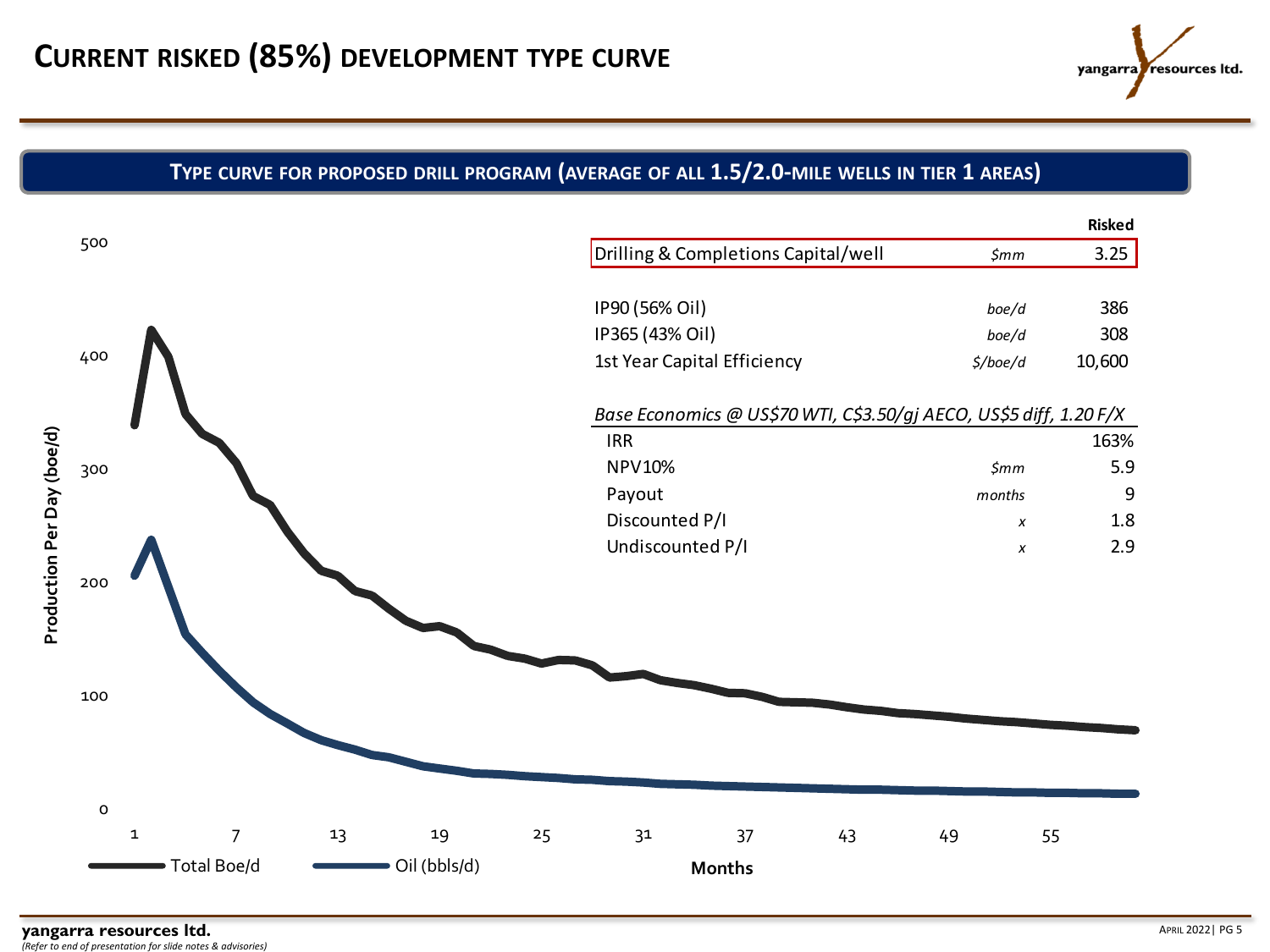# **THREE-YEAR OUTLOOK**

yangarra resources Itd.



3-Year Production

3-Year FCF (millions)

## ➢ Targeting 30 wells a year

➢ When debt reaches 1:1 on a quarterly basis, FCF will be used for further debt reduction & dividends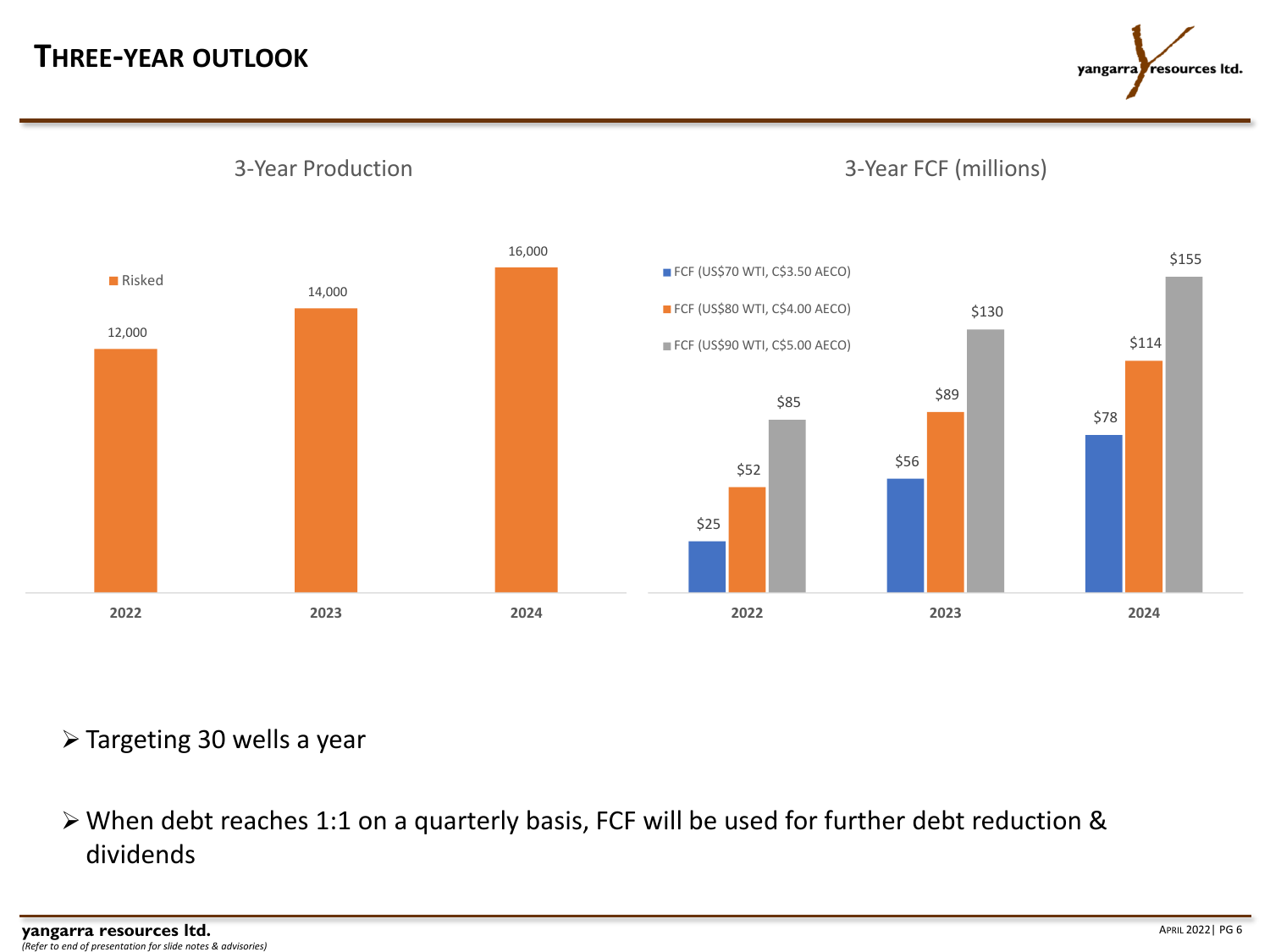



➢ Track record of profit

- ➢ Positive return on capital employed
- ➢ Tax horizon of 5+ years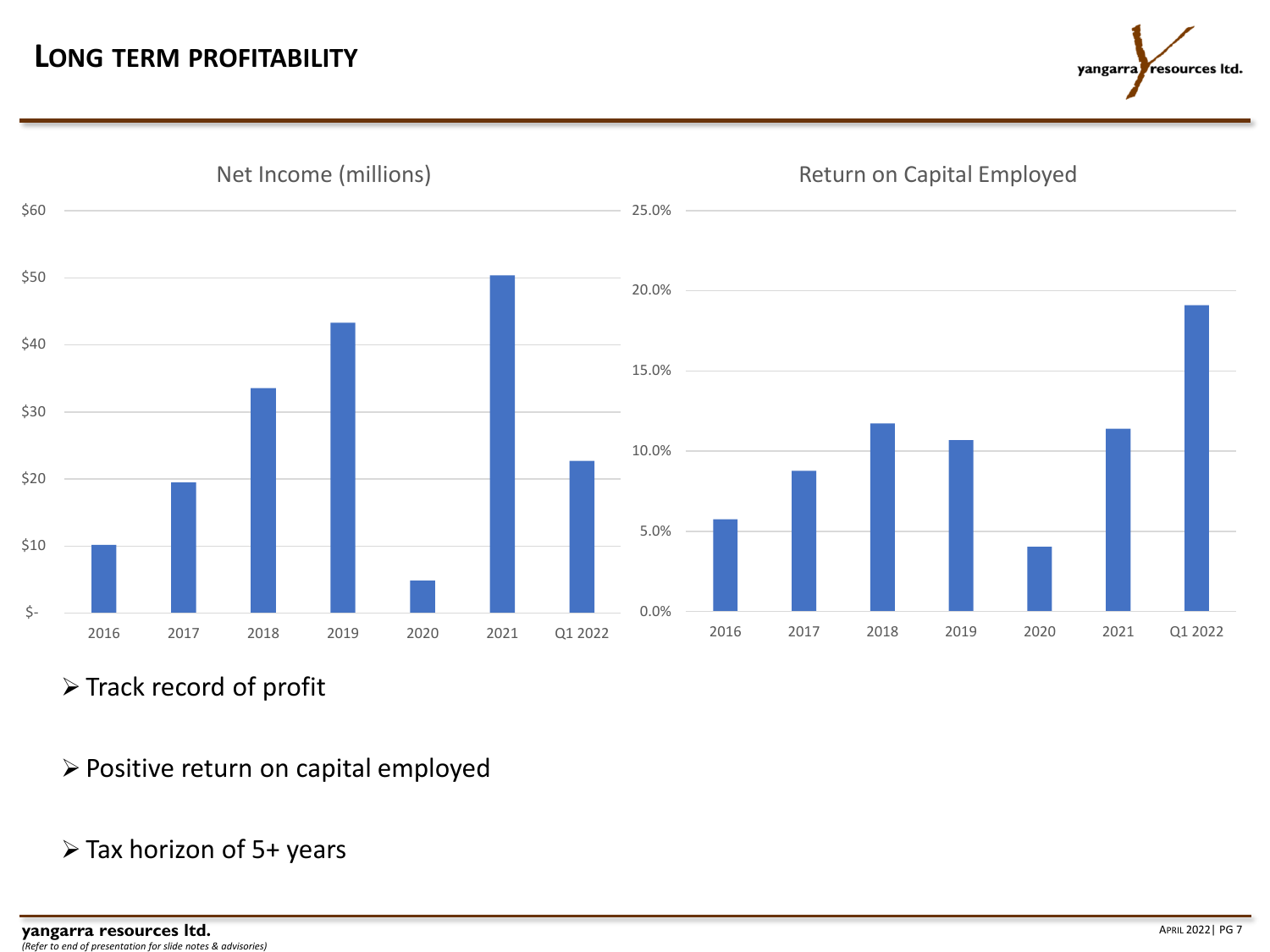

- ➢ Discounted ARO of \$13.5mm
	- Abandoned and reclaimed 100+ wells over past 4 years
	- 14 inactive wells left to abandon in portfolio
	- Reduced reclamation costs by 75% by using Yangarra OFS group
- ➢ Targeting 40% reduction in methane emissions for 2022 over 2020
	- Reduced pneumatic devices by 50%
	- Converting large facilities to instrument air
	- Installed VRUs on large emulsion facility tank farms
	- Installed incinerators on smaller tank farms
	- Converted high-bleed pneumatics to low-bleed pneumatics
- ➢ Targeting a 20% reduction in C02e for 2022 over 2020
	- Converting pumpjacks to electric improving gross margins by \$3- 4,000/month on wells while reducing C02e emissions by 2.6 tonnes per month per well
	- Converting frack spread & drilling rig to bi-fuel (diesel & natural gas), reducing C02 by 2,500 tonnes per year

➢ Diversified Board & management team

**2020 C02E INTENSITY: 0.030**

**2021: EMISSIONS REDUCTION INITIATIVES**

**TARGET CO2 REDUCTION BY 20%**

**TARGET METHANE REDUCTION BY 40%**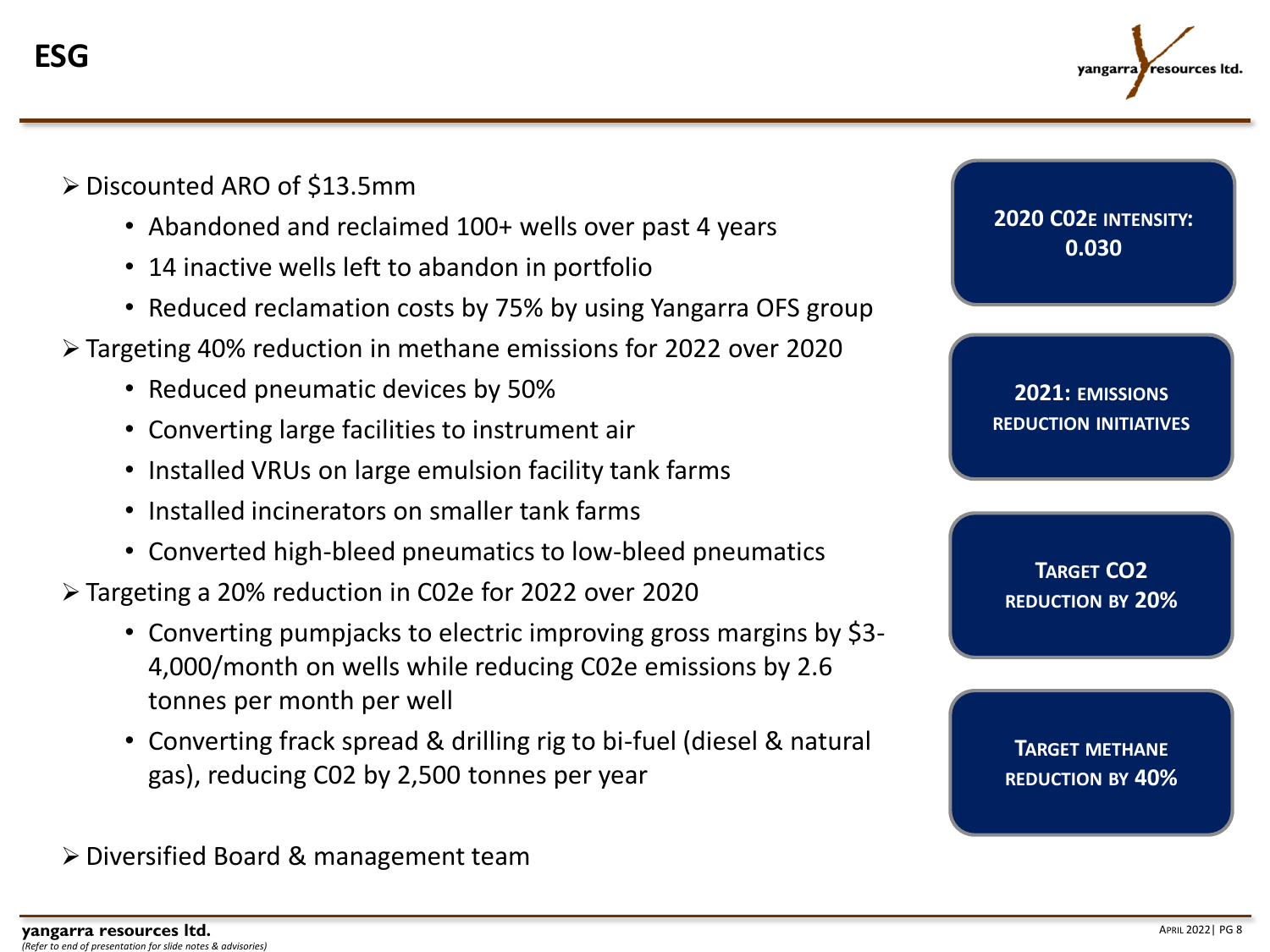

- ➢ Yangarra's internally owned & operated OFS group works exclusively on Yangarra projects
	- Yangarra took advantage of low-pricing during 2020 to buy equipment
	- OFS group will help offset inflationary pressures
- $\triangleright$  Reduced pipeline costs by 50% compared to previous 3<sup>rd</sup> party sources
- $\triangleright$  Reduced facility install costs by 30% compared to previous 3<sup>rd</sup> party sources
- $\triangleright$  Reduced lease building costs by 60% compared to previous 3<sup>rd</sup> party sources
- ➢ Company grader has doubled life of operating trucks, reduced towing by 90% and reduced friction with landowners & county
- ➢ Chemical and De-Wax work
	- Pressure pumping trucks & wireline allows Yangarra to improve run time and reduce costs by 70% when compared to 3<sup>rd</sup> party providers
- ➢ Significant oil storage capacity
	- Beneficial during volatile commodity cycles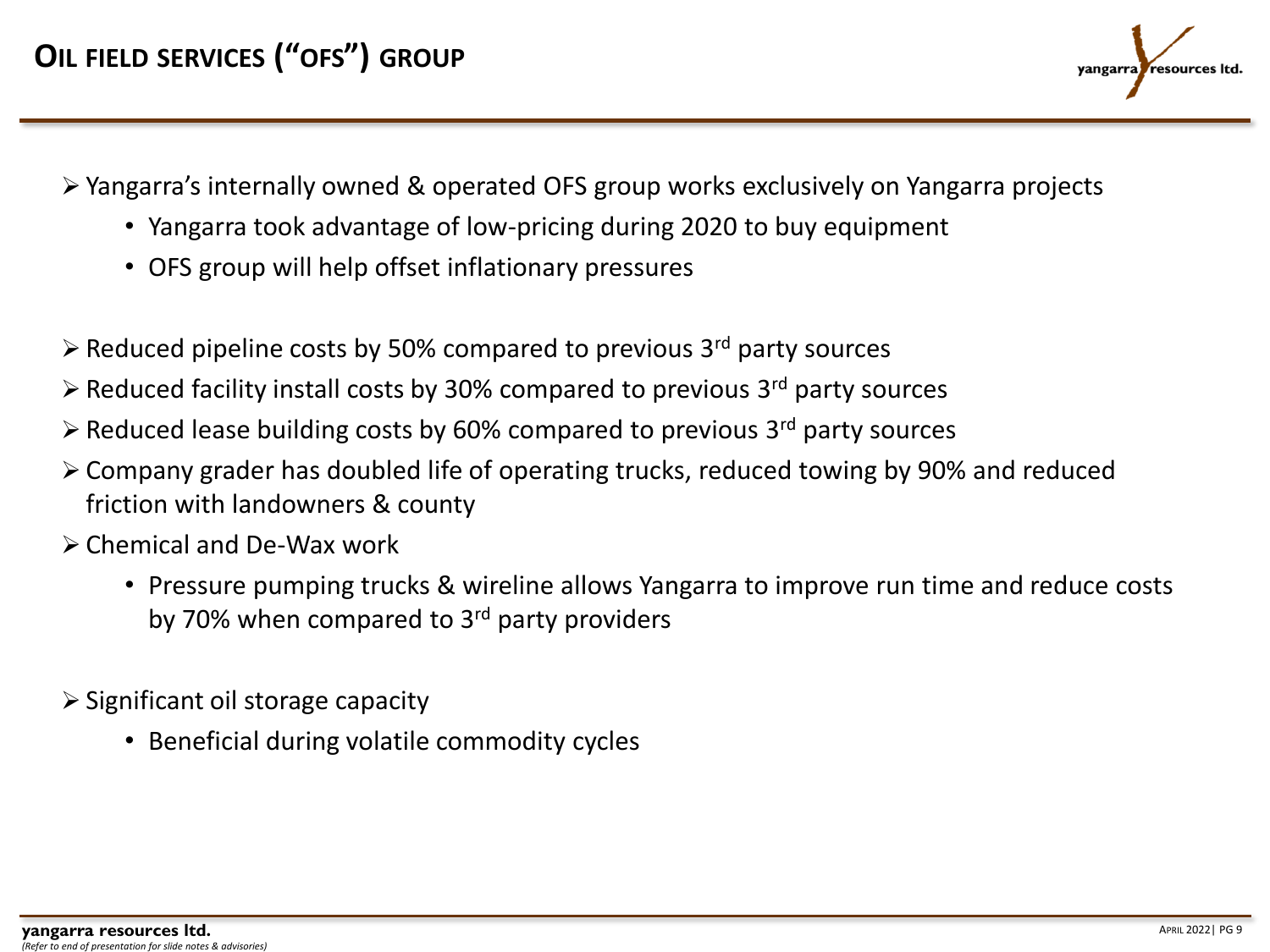# **2021 RESERVES**



- $\ge$  \$1.63 PDP NAV per share
- ➢ \$8.92 Proved NAV per share
- ➢ \$13.86 2P NAV per share
- ➢ 82.8 million BOE of Total Proved reserves ➢ 141.2 million BOE of 2P reserves
- ➢ Trailing 5-year proved F&D of \$10.87
- ➢ Trailing 5-year proved 2P F&D of \$8.06



## Bank Line to PDP Reserve Value

- ➢ Bank line conformed throughout COVID-19 downturn
- ➢ Bank line ratio to PDP has improved dramatically in 2021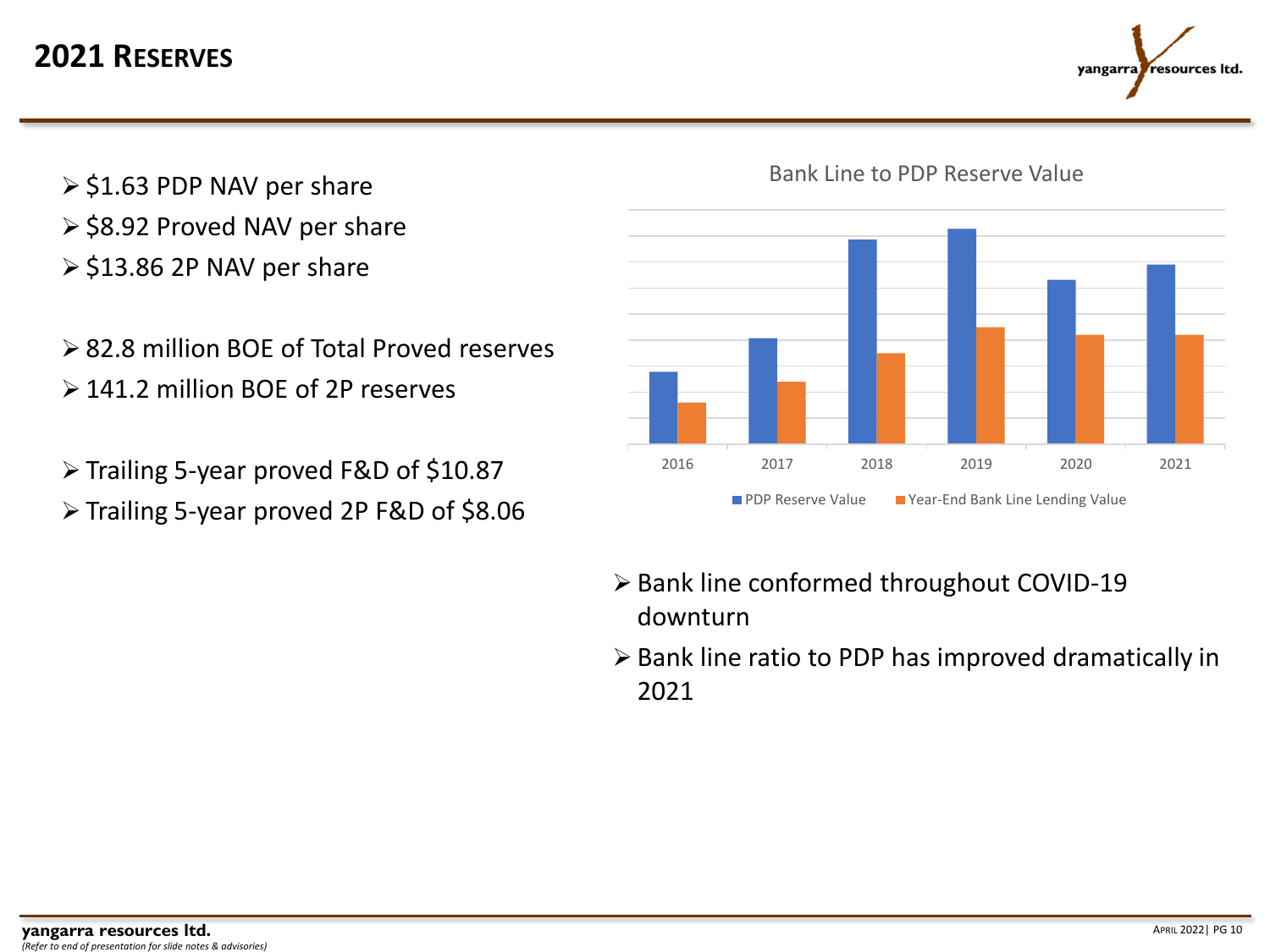**LAND**

yangarra resources Itd.



➢ 20 years of inventory



**yangarra resources ltd.** <sup>A</sup>PRIL 2022| PG 11 *(Refer to end of presentation for slide notes & advisories)*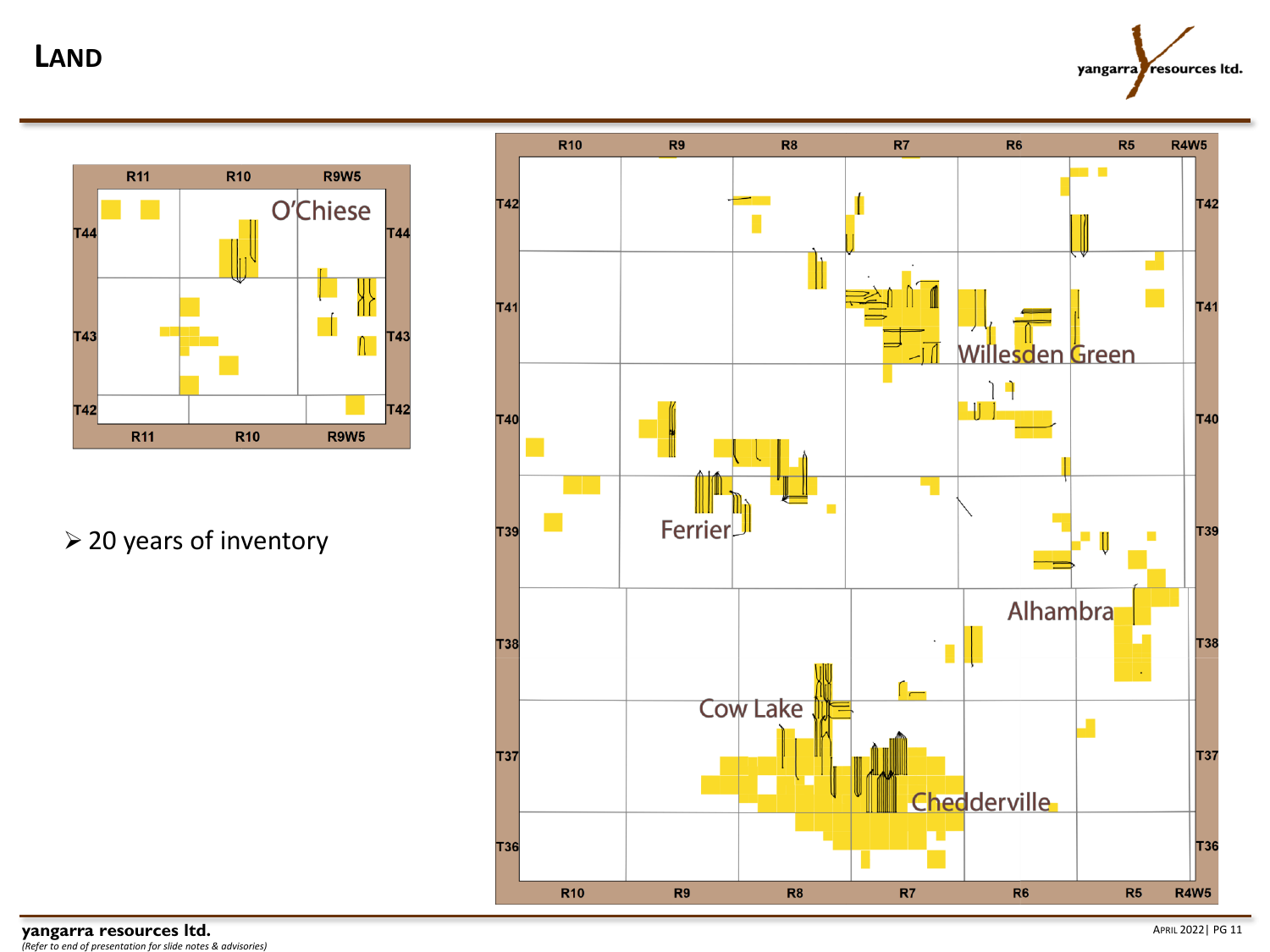# **LEADERSHIP**



| <b>MANAGEMENT TEAM</b>                                |                                                                                                                     | <b>BOARD OF DIRECTORS</b>          |                                                                              |
|-------------------------------------------------------|---------------------------------------------------------------------------------------------------------------------|------------------------------------|------------------------------------------------------------------------------|
| Jim Evaskevich*<br>CEO                                | - 30+ years of extensive executive experience<br>- Strong field & drilling operational background                   | <b>Gordon Bowerman</b><br>Chairman | - President of Cove Resourc<br>- 50+ years of oil & gas expe                 |
| Gurdeep Gill, CFA*<br>President                       | - 20+ years of experience in capital markets<br>- Previously head of investment banking at<br>AltaCorp Capital Inc. | <b>Neil Mackenzie</b>              | - Director at various public c<br>- Recent Partner at Blacksto               |
| James Glessing, CA*<br><b>Chief Financial Officer</b> | - 20+ years of oil & gas accounting experience                                                                      | <b>Robert Weir</b>                 | - President of Weir Resourc                                                  |
|                                                       | - Ex-controller & CFO at various energy firms<br>- Articled at Deloitte                                             | <b>Ted Morton</b>                  | - Former Albertan & Canadia<br>Energy, Finance, Enterprise,                  |
| Trish Olynyk*<br><b>VP Finance</b>                    | - 20+ years of experience in oil & gas<br>- Previously Controller at Yangarra since 2005                            |                                    | Resources Minister position                                                  |
| <b>Brett Booth</b>                                    | -12+ years of experience in oil & gas                                                                               | <b>Penny Payne</b>                 | - President of Vercatis Cons<br>- Former CFO, Yangarra. Pre<br>MNP LLP & PWC |
| <b>VP Land</b>                                        | - Significant experience in Central Alberta                                                                         |                                    |                                                                              |
| *Management Committee                                 |                                                                                                                     | <b>Dale Miller</b>                 | - President of Dark Horse En                                                 |

|                             | <b>BOARD OF DIRECTORS</b>                                                                                                            |
|-----------------------------|--------------------------------------------------------------------------------------------------------------------------------------|
| Gordon Bowerman<br>Chairman | - President of Cove Resources Ltd.<br>- 50+ years of oil & gas experience                                                            |
| Neil Mackenzie              | - Director at various public companies<br>- Recent Partner at Blackstone Fluids                                                      |
| Robert Weir                 | - President of Weir Resource Management Ltd.                                                                                         |
| <b>Ted Morton</b>           | - Former Albertan & Canadian politician; Held<br>Energy, Finance, Enterprise, and Sustainable<br><b>Resources Minister positions</b> |
| Penny Payne                 | - President of Vercatis Consulting Ltd.<br>- Former CFO, Yangarra. Previously manager at<br>MNP LLP & PWC                            |
| Dale Miller                 | - President of Dark Horse Energy Consultants<br>- COO of Hillcrest Petroleum                                                         |
| Jim Evaskevich              | - See bio in management team.                                                                                                        |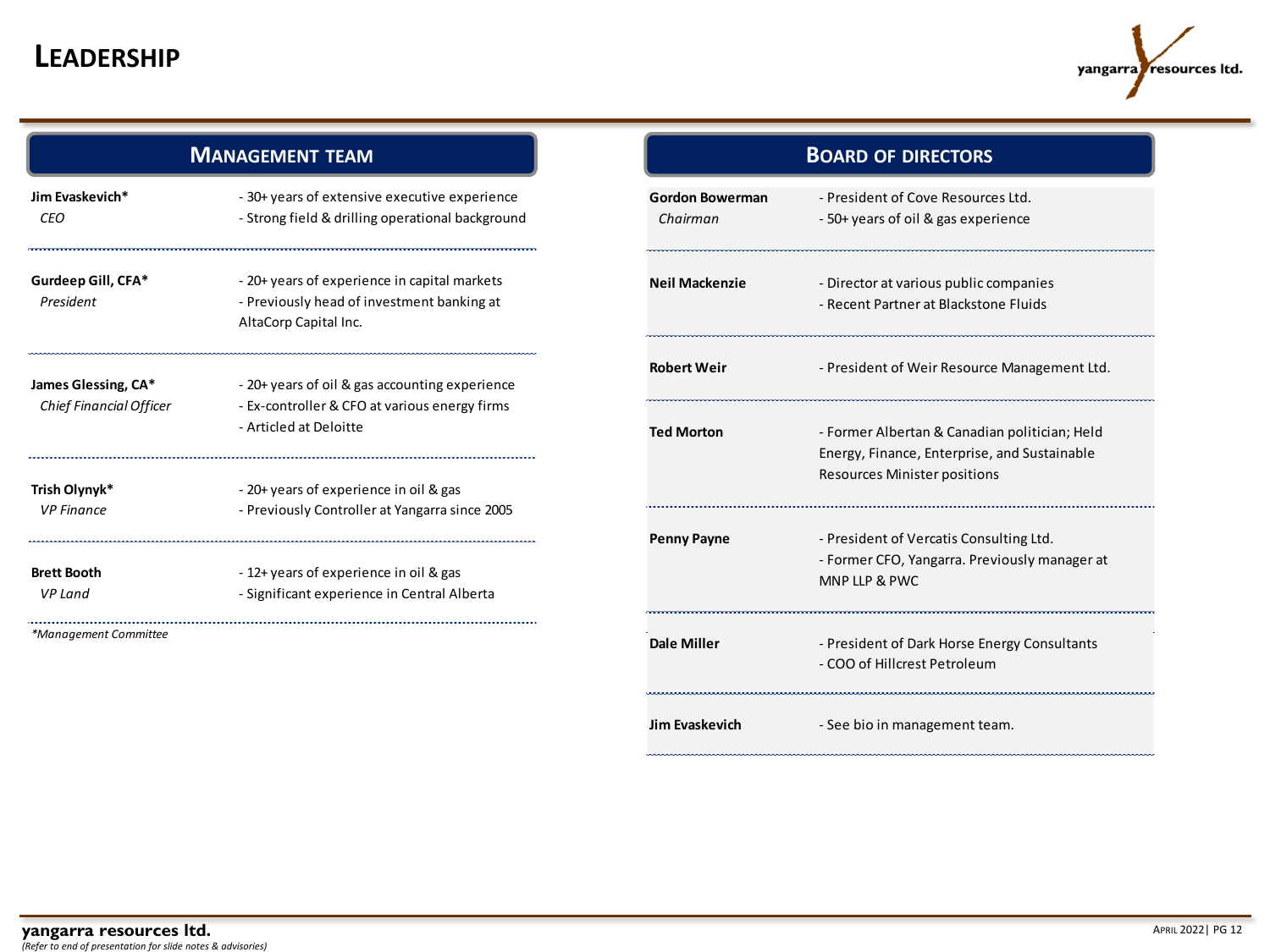

# **APPENDIX**

**RISK MANAGEMENT, ANALYST COVERAGE, PRESENTATION FOOTNOTES & FORWARD LOOKING STATEMENTS**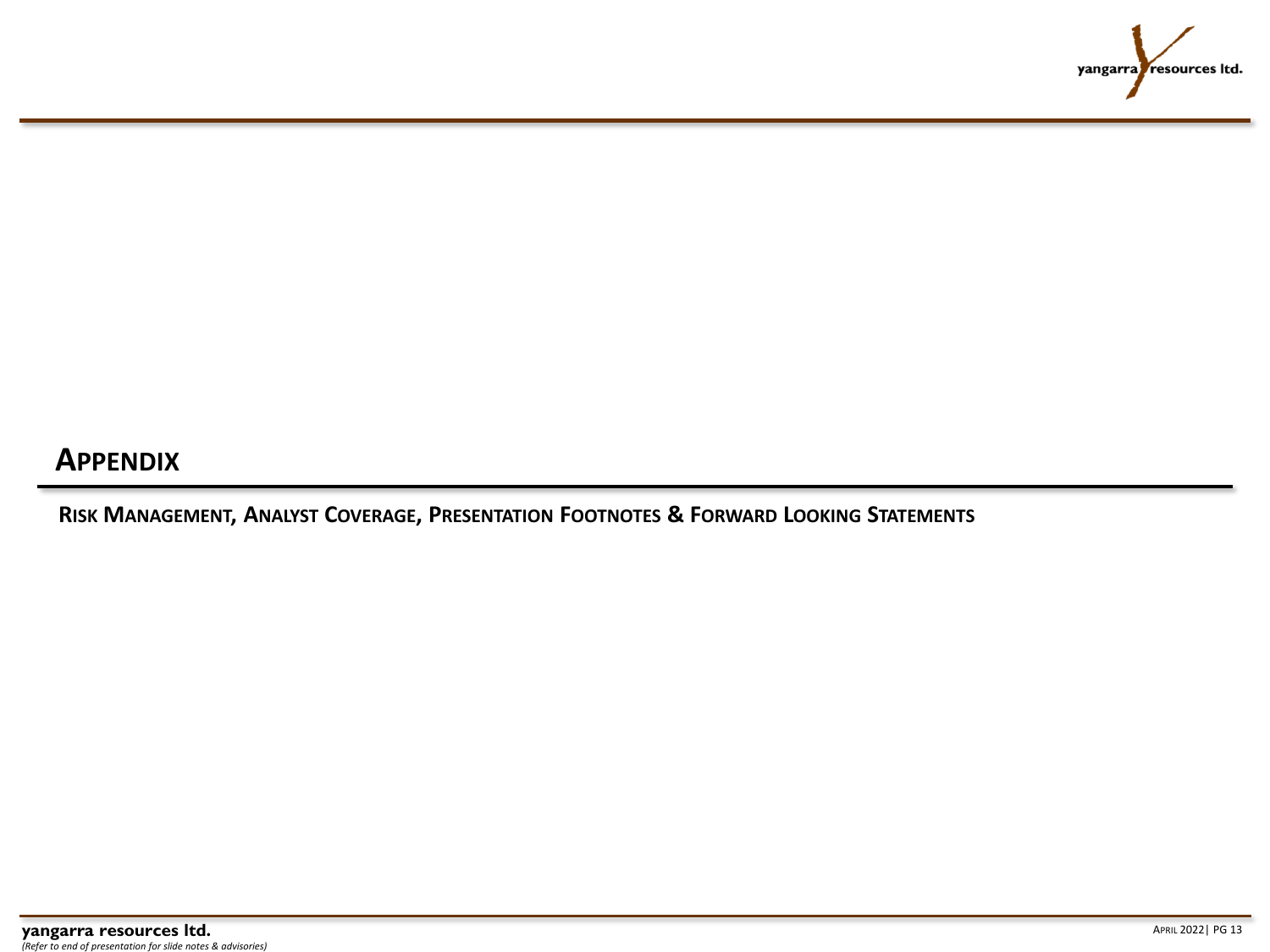# **ANALYST COVERAGE**

BROADLY COVERED BY THE STREET



**Acumen Capital Finance Partners Ltd.** Trevor Reynolds treynolds@acumencapital.com (403) 410-6842

**ATB Capital Markets** Patrick O'Rourke porourke@atb.com (403) 539-8615

**Canaccord Genuity** TBD

**Cormark Securities Inc.**  Garett Ursu, CFA gursu@cormark.com (403) 750-7221

**National Bank Financial** Dan Payne dan.payne@nbc.ca (403) 290-5441

**Paradigm Capital Inc.** Adam Gill agill@paradigmcap.com (403) 513-1043

**Peters & Co** Dan Grager dgrager@petersco.com

(403) 261-2215

### **Raymond James Ltd.**

Jeremy McCrea, CFA jeremy.mccrea@raymondjames.ca (403) 509-0518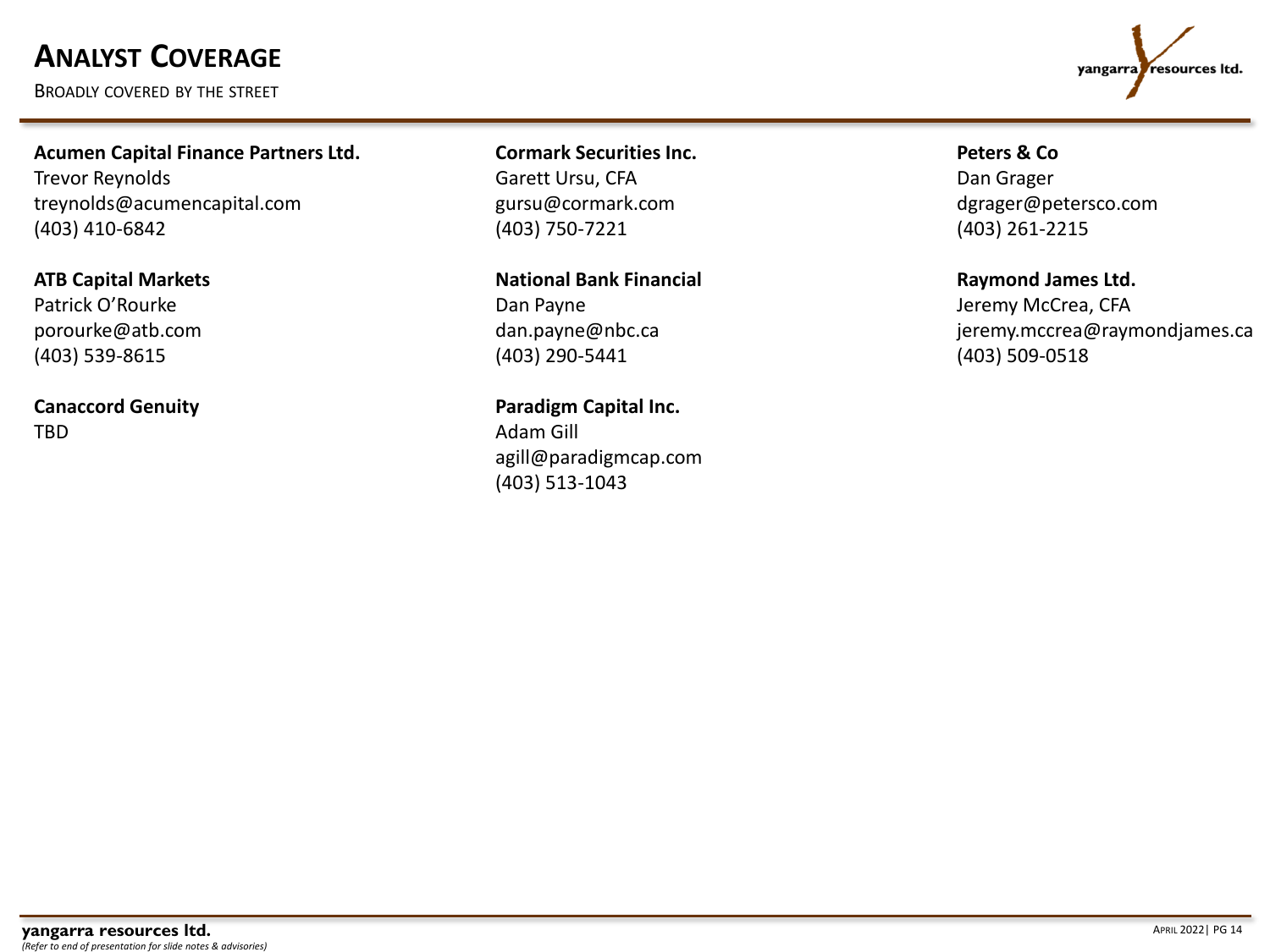# **PRESENTATION FOOTNOTES**

### APRIL 2022



- ➢ Slide 3: For FFO see definition on slide 16; Assumed \$7.00 per boe of operating & transportation costs, 8% royalty rate, 5% interest rate on bank debt, \$1.00 per boe of G&A costs
- ➢ Slide 5: Type curve provided is the proposed drilling program weighted average of the two-mile & 1.5-mile type curves from Chedderville, Cow Lake, West Ferrier and East Willesden Green. Each specific area type curve is the average of all two-mile & 1.5-mile wells in each area.
- ➢ Slide 6: See Slide 3 footnotes
- $\triangleright$  Slide 2, 4, 7: ROCE: Trailing 12-month EBIT divided by (Total Assets less Current Liabilities) for trailing years,
- ➢ Slide 10: NAV = NPV10 Reserve Value less adjusted Net Debt and excludes undeveloped land value, effective as at December 31, 2021 based on the reserve report prepared by Deloitte LLP, independent petroleum engineers (the "Reserves Report"). Per share calculation based on basic shares outstanding; See February 1, 2022 press release for F&D and NAV calculations;

### **Additional Information/Terminology:**

- $\triangleright$  Gas converted at 6 mcf : 1 barrel of equivalent basis (BOE)
- ➢ OOIP: original oil in place; OBOEIP: original barrels of equivalent in place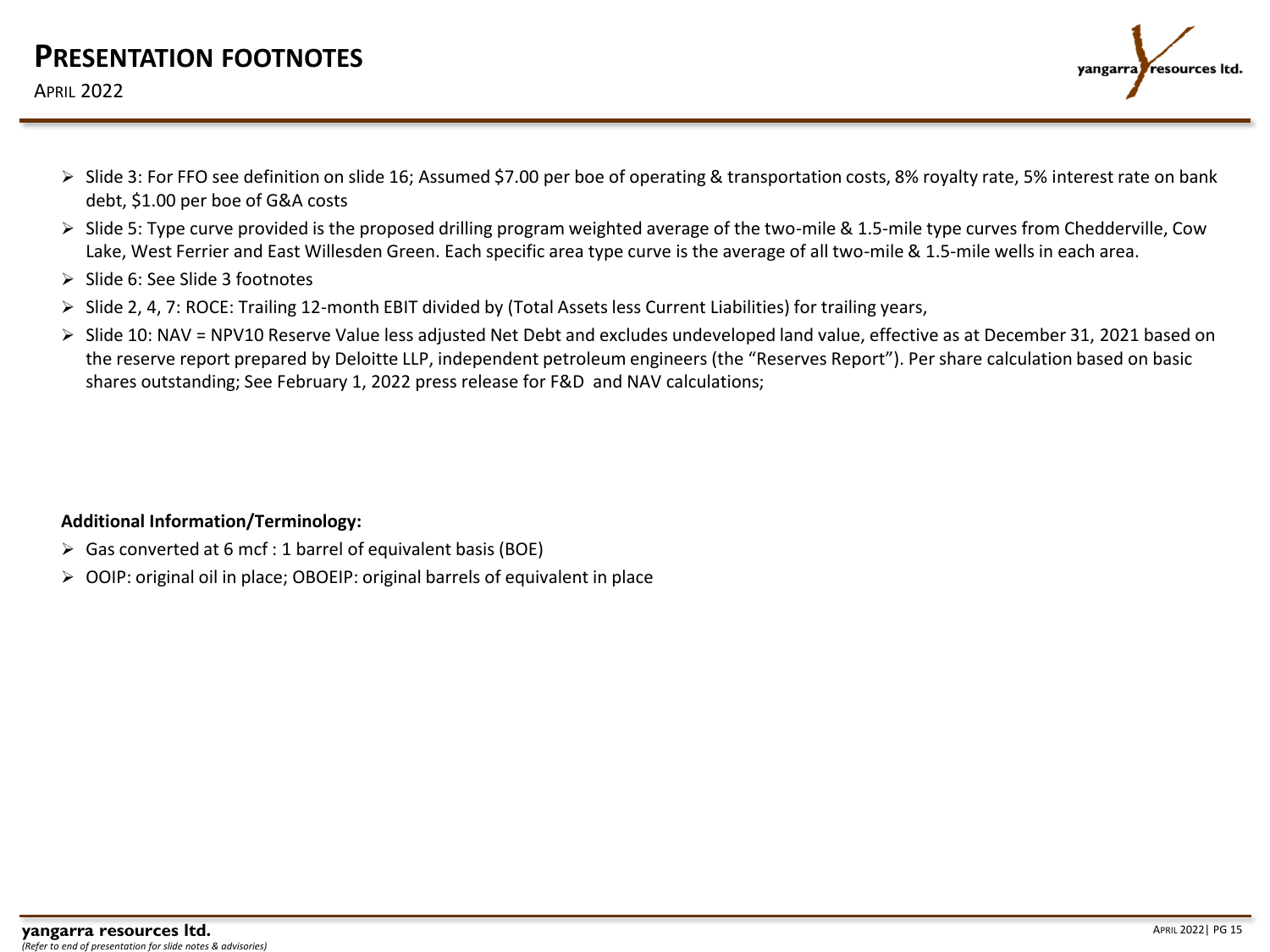## **PRESENTATION FOOTNOTES**

APRIL 2022



### Non–IFRS and Additional IFRS Measures

This document contains "funds flow from (used in) operations", which is an additional IFRS measure. The Company uses funds flow generated from (used in) operations as a key measure to demonstrate the Company's ability to generate funds to repay debt and fund future capital investment. This document also contains the terms "net debt or adjusted working capital (deficit)" and "netbacks", which are non-IFRS financial measures. The Company uses these measures to help evaluate its performance. These non-IFRS financial measures do not have any standardized meaning prescribed by IFRS and therefore may not be comparable to similar measures presented by other issuers.

#### Funds flow from operations

Yangarra's determination of funds flow from operations and funds flow from operations per share may not be comparable to that reported by other companies. Management uses funds flow from operations to analyze operating performance and leverage and considers funds flow from operations to be a key measure as it demonstrates the Company's ability to generate cash necessary to fund future capital investments and to repay debt, if applicable. Funds flow from operations is calculated using cash from operating activities before changes in non-cash working capital and decommissioning costs incurred. Yangarra presents funds flow from operations per share whereby per share amounts are calculated using weighted average shares outstanding consistent with the calculation of income per share.

#### Netbacks

The Company considers corporate netbacks to be a key measure as they demonstrate Yangarra's profitability relative to current commodity prices. Corporate netbacks are comprised of operating, field operating, funds flow from operations and net income / (loss) netbacks. Operating netback is calculated as the average sales price of its commodities (including realized gains on financial instruments) and then subtracts royalties, operating costs and transportation expenses. Field operating netback subtracts the realized gains on financial instruments, Funds flow from operations netback starts with the operating netback and further deducts general and administrative costs, finance expense and adds finance income. To calculate the net income (loss) netback, Yangarra takes the funds flow netback and deducts share-based compensation expense as well as depletion and depreciation charges, accretion expense, unrealized gains on financial instruments, any impairment or exploration and evaluation expense and deferred income taxes. There is no IFRS measure that is reasonably comparable to netbacks.

#### Funds flow from operations margins and Operating margins

Are calculated as the ratio of Funds flow from operations netbacks to sales price and operating netback to sales price.

#### Adjusted Net debt

Adjusted net debt, which represent current assets less current liabilities, excluding current derivative financial instruments, are used to assess efficiency, liquidity and the general financial strength of the Company. There is no IFRS measure that is reasonably comparable to net debt or adjusted working capital (deficit).

Adjusted earnings before interest, taxes, depletion & depreciation, amortization

Adjusted earnings before interest, taxes, depletion & depreciation, amortization ("Adjusted EBITDA") which represents EBITDA, excluding changes in derivative financial instruments are used to assess efficiency, liquidity and the general financial strength of the Company.

### Working Capital deficit (surplus)

Working capital deficit (surplus) is the total of current assets less the total of current liabilities and is used to assess efficiency, liquidity and the general financial strength of the Company

**Reconciliations for the above Non–IFRS and Additional IFRS Measures are presented in the Company's latest MD&A**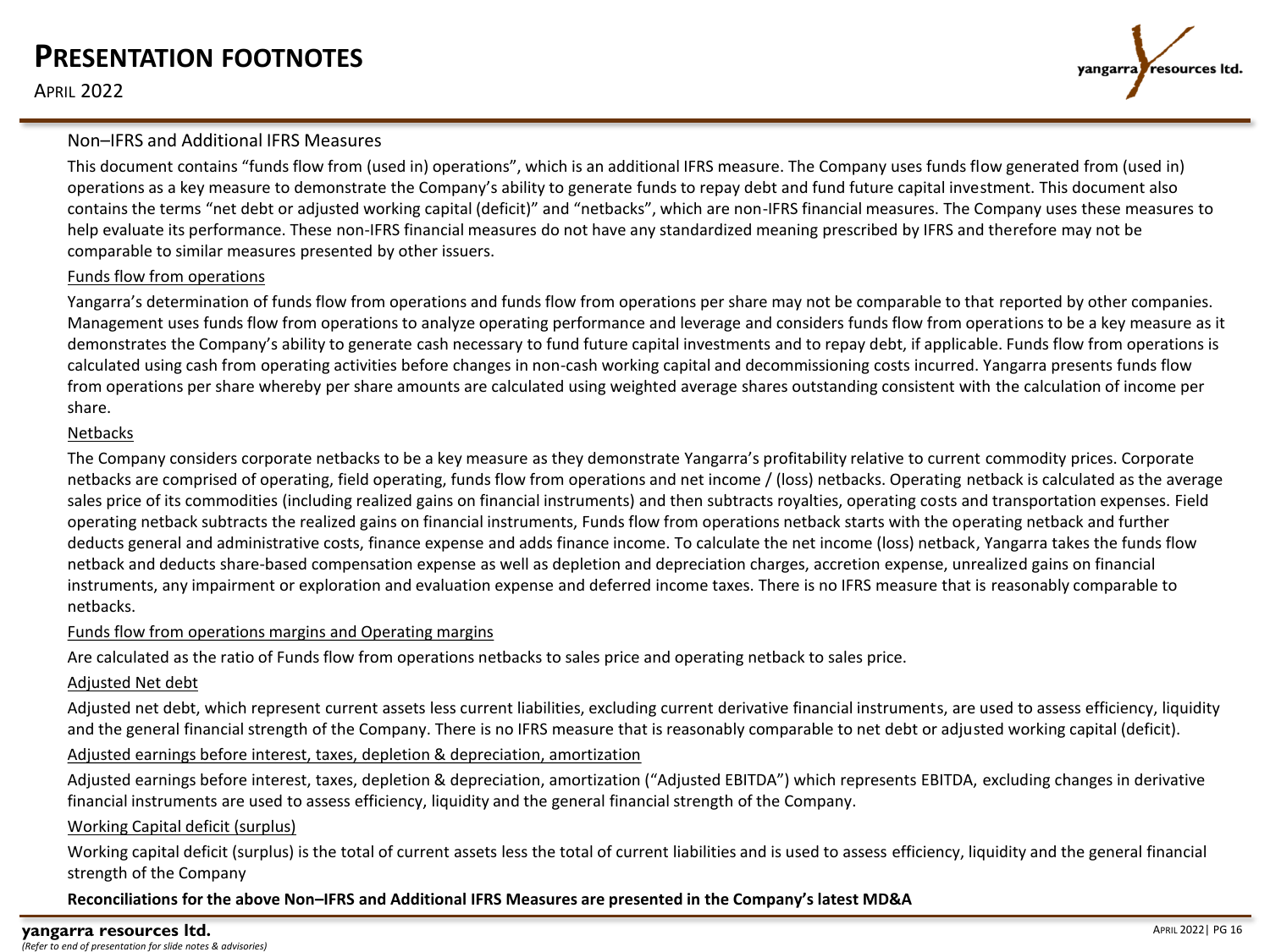This presentation contains a summary of management's assessment of results and should be read in conjunction with the Consolidated Financial Statements and related Management's Discussion and Analysis for the year ended December 31, 2021, as filed on the SEDAR profile of Yangarra Resources Ltd. (the "Company"). This presentation contains certain forward-looking statements, which include assumptions with respect to (i) drilling success; (ii) commodity prices; (iii) production; (iv) reserves; (v) future capital expenditures; (vi) future operating costs; (vii) cash flow; and (viii) potential markets for the Company's production. The reader is cautioned that assumptions used in the preparation of such information may prove to be incorrect.

Certain information regarding the Company set forth in this presentation, including statements regarding management's assessment of the Company's future plans and operations, the planning and development of certain prospects, the 2022 Capital Program and the Company's proposed exploration and development activities and the timing thereof, including the amount and allocation of capital expenditures, the number and types of wells to be drilled and brought on production and the timing thereof, estimates of total and net capital expenditures, and the focus of, the objectives of and the anticipated results from the 2022 Capital Program, production estimates, reserve estimates, productive capacity and economics of new wells, undeveloped land holdings and values, capital expenditures and the timing and allocation thereof (including the number, location and costs of planned wells), the total future capital required to bring undeveloped proved and probable reserves onto production, and expected production growth, may constitute forward-looking statements under applicable securities laws and necessarily involve substantial known and unknown risks and uncertainties. With respect to the Company's 2022 production guidance, the key assumptions are that: the 2022 Capital Program will be carried out as currently contemplated; no unexpected outages occur in the infrastructure that the Company relies on to produce its wells and that any transportation service curtailments or unplanned outages that occur will be short in duration or otherwise insignificant; existing wells continue to meet production expectations; and future wells scheduled to come on production meet timing, production and capital expenditure expectations. These forward-looking statements are subject to numerous risks and uncertainties, certain of which are beyond the Company's control, including without limitation, risks associated with oil and gas exploration, development, exploitation, production, marketing and transportation, loss of markets, failure of foreign markets to become accessible, the impact of general economic conditions, industry conditions, volatility of commodity prices, currency fluctuations, environmental risks, competition, the lack of availability of qualified personnel or management, inability to obtain drilling rigs or other services, capital expenditure costs, including drilling, completion and facility costs, unexpected decline rates in wells, wells not performing as expected, stock market volatility, delays resulting from or inability to obtain required regulatory approvals and ability to access sufficient capital from internal and external sources, the impact of general economic conditions in Canada, the United States and overseas, industry conditions, changes in laws and regulations (including the adoption of new environmental laws and regulations) and changes in how they are interpreted and enforced, increased competition, fluctuations in foreign exchange or interest rates and market valuations of companies with respect to announced transactions and the final valuations thereof. Readers are cautioned that the foregoing list of factors is not exhaustive. The Company's actual results, performance or achievement could differ materially from those expressed in, or implied by, these forward-looking statements and, accordingly, no assurance can be given that any of the events anticipated by the forward-looking statements will transpire or occur, or if any of them do so, what benefits the Company will derive therefrom. All subsequent forward-looking statements, whether written or oral, attributable to the Company or persons acting on its behalf are expressly qualified in their entirety by these cautionary statements. Additional information on these and other factors that could affect the Company's operations and financial results are included in reports on file with Canadian securities regulatory authorities and may be accessed through the SEDAR website (www.sedar.com) or the Company's website (www.yangarra.ca), including the Company's MD&A for the year ended December 31, 2021.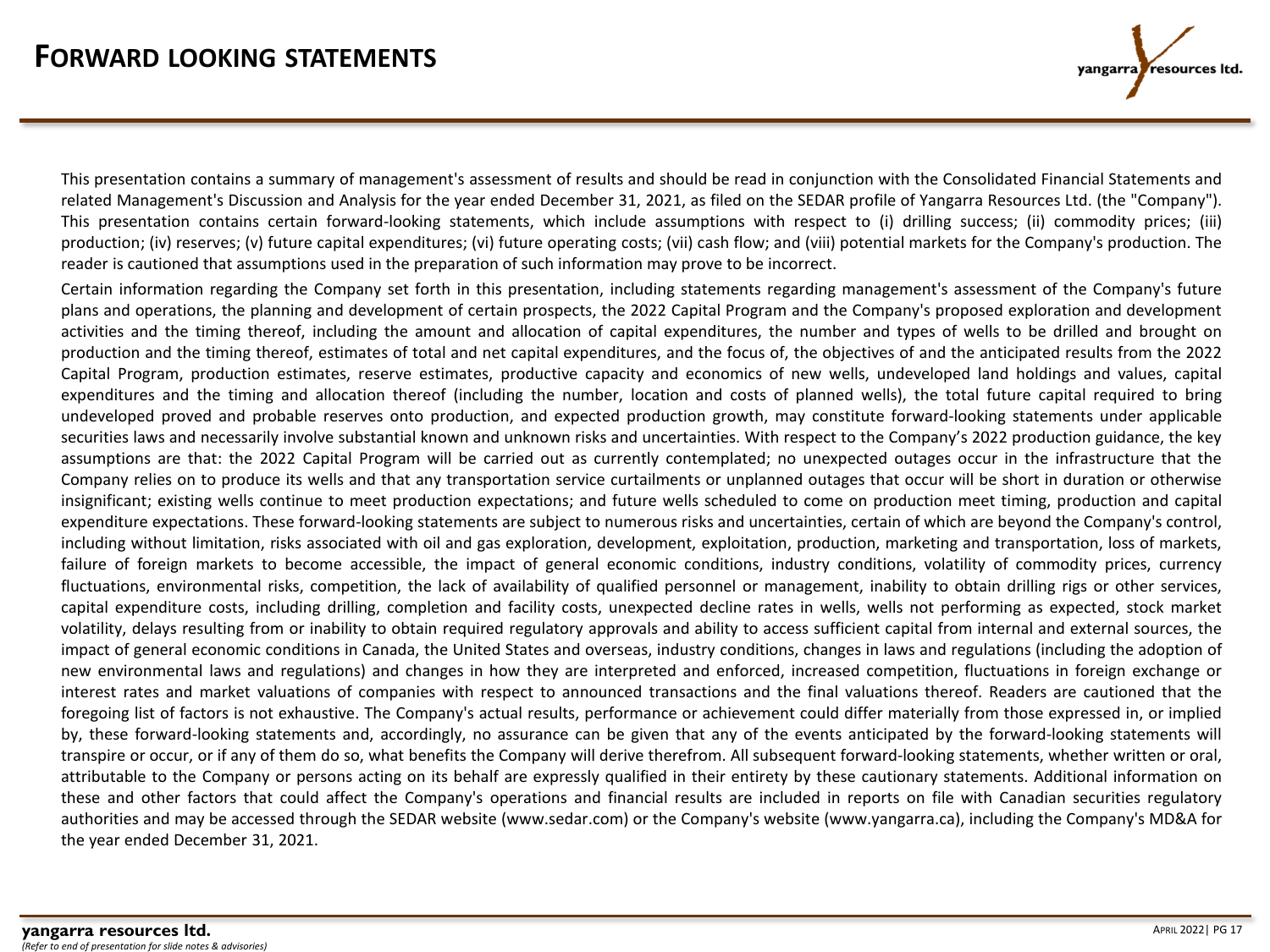## **FORWARD LOOKING STATEMENTS**

(CONT.)



The forward-looking statements contained in this presentation are made as of the date on the front page and the Company assumes no obligation to update publicly or to revise any of the included forward-looking statements, whether as a result of new information, future events or otherwise, except as may be required by applicable securities laws. Certain information contained herein is based on, or derived from, information provided by independent third-party sources. The Company believes that such information is accurate and that the sources from which it has been obtained are reliable. The Company cannot guarantee the accuracy of such information, however, and has not independently verified the assumptions on which such information is based. The Company does not assume any responsibility for the accuracy or completeness of such information.

This presentation also contains future-oriented financial information and financial outlook information (collectively, "FOFI") about prospective results of operations, cash flow, capital expenditures, net debt and components thereof, all of which are subject to the same assumptions, risk factors, limitations, and qualifications as set forth in the above paragraphs. FOFI contained in this presentation was made as of the date of this presentation and was provided for the purpose of providing information about management's current expectations and plans relating to the future, including with respect to the Company's ability to fund its expenditures. The Company disclaims any intention or obligation to update or revise any forward-looking statements or FOFI contained in this presentation, whether as a result of new information, future events or otherwise, unless required pursuant to applicable securities law. Readers are cautioned that the forward-looking statements and FOFI contained in this presentation should not be used for purposes other than for which it is disclosed herein. The forward-looking statements and FOFI contained in this presentation are expressly qualified by this cautionary statement.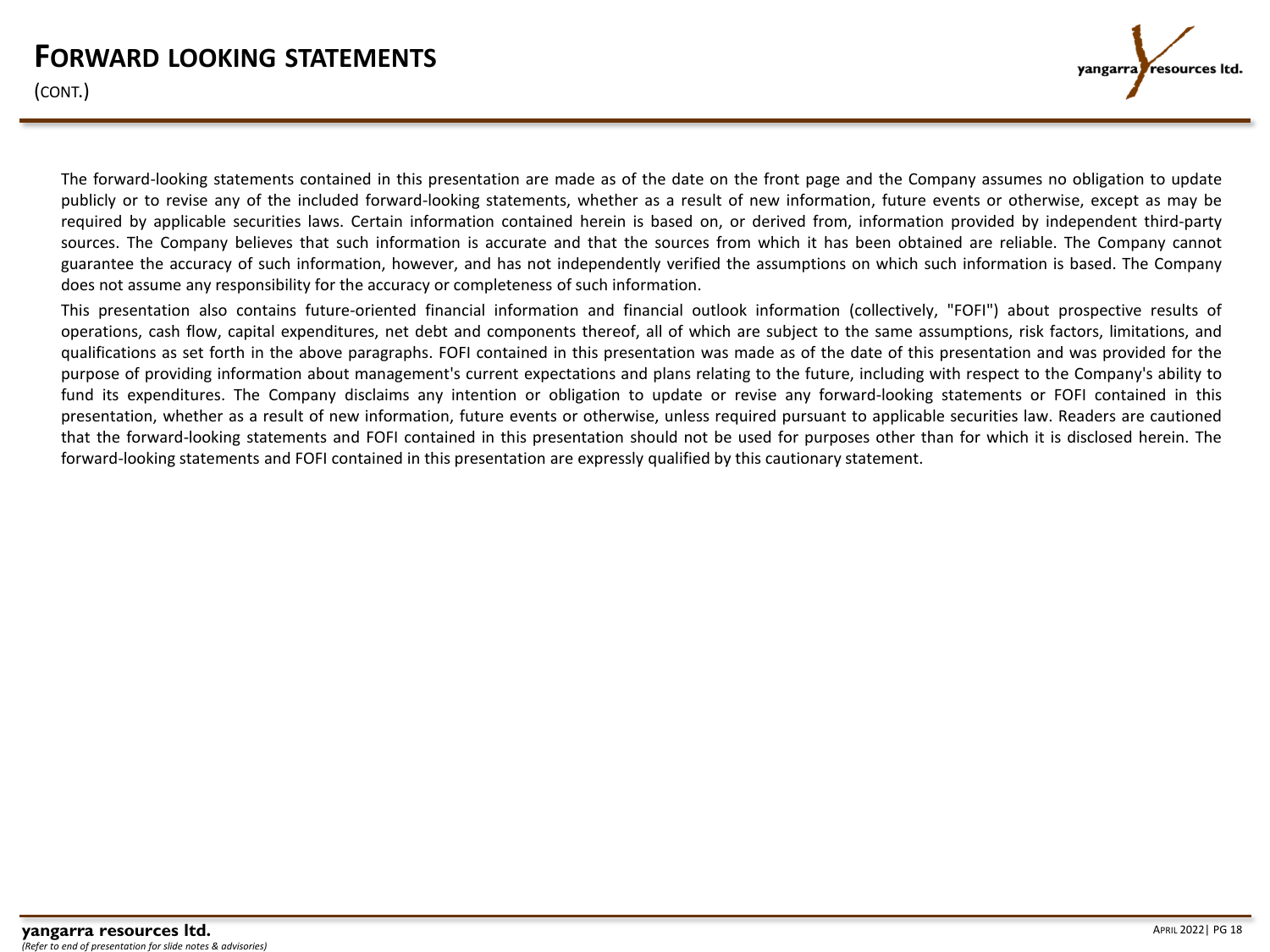NON-GAAP MEASURES & ANALOGOUS INFORMATION

resources Itd. yangarra

This presentation contains references to measures used in the oil and natural gas industry such as "netback", "net debt" and "cash flow". These measures do not have standardized meanings prescribed by International Financial Reporting Standards ("IFRS") and therefore should not be considered in isolation. These reported amounts and their underlying calculations are not necessarily comparable or calculated in an identical manner to a similarly titled measure of other companies where similar terminology is used. Where these measures are used they should be given careful consideration by the reader. These measures have been described and presented in this presentation in order to provide shareholders and potential investors with additional information regarding the Company's liquidity and its ability to generate funds to finance its operations. Netback denotes petroleum and natural gas revenue and realized gains or losses on financial instruments less royalty expenses, operating expenses and transportation and marketing expenses calculated on a per boe basis. Cash flow should not be considered an alternative to, or more meaningful than, cash provided by operating, investing and financing activities or net earnings as determined in accordance with IFRS, as an indicator of the Company's performance or liquidity. Cash flow is used by the Company to evaluate operating results and the Company's ability to generate cash flow to fund capital expenditures and repay debt. Included in this presentation are estimates of the Company's 2022 cash flow which are based on various assumptions as to production levels, commodity prices and other assumptions, are provided for illustration only and are based on budgets and forecasts that have not been finalized and are subject to a variety of contingencies including prior years' results. To the extent such estimates constitute a financial outlook, they were approved by management of the Company and are included to provide readers with an understanding of the Company's anticipated cash flow based on the capital expenditures and other assumptions described and readers are cautioned that the information may not be appropriate for other purposes. The Company uses net debt as a measure to assess its financial position. Net debt includes current liabilities (including the Company's credit facility and excluding the current portion of decommissioning obligations) less current assets (excluding property, plant and equipment, held for sale and risk management contracts).

Certain information provided in this news release may constitute "analogous information" under applicable securities legislation, such as reserve and resource estimates or the reserves and resources present on the Company's lands, and nearby lands, total production and production-rates from wells drilled by the Company or other industry participants located in geographical proximity to lands held by the Company. This information is derived from publicly available information sources (as at the date of this news release) that the Company believes are predominantly independent in nature. The Company believes this information is relevant as it helps to define the reservoir characteristics in which the Company may have an interest. The Company is unable to confirm that the analogous information was prepared by a qualified reserves evaluator or auditor or in accordance with the Canadian Oil and Gas Evaluation Handbook and therefore, the reader is cautioned that the data relied upon by the Company may be in error, may not be analogous to the Company's land holdings and/or may not be representative of actual results of wells anticipated to be drilled or completed by the Company in the future.